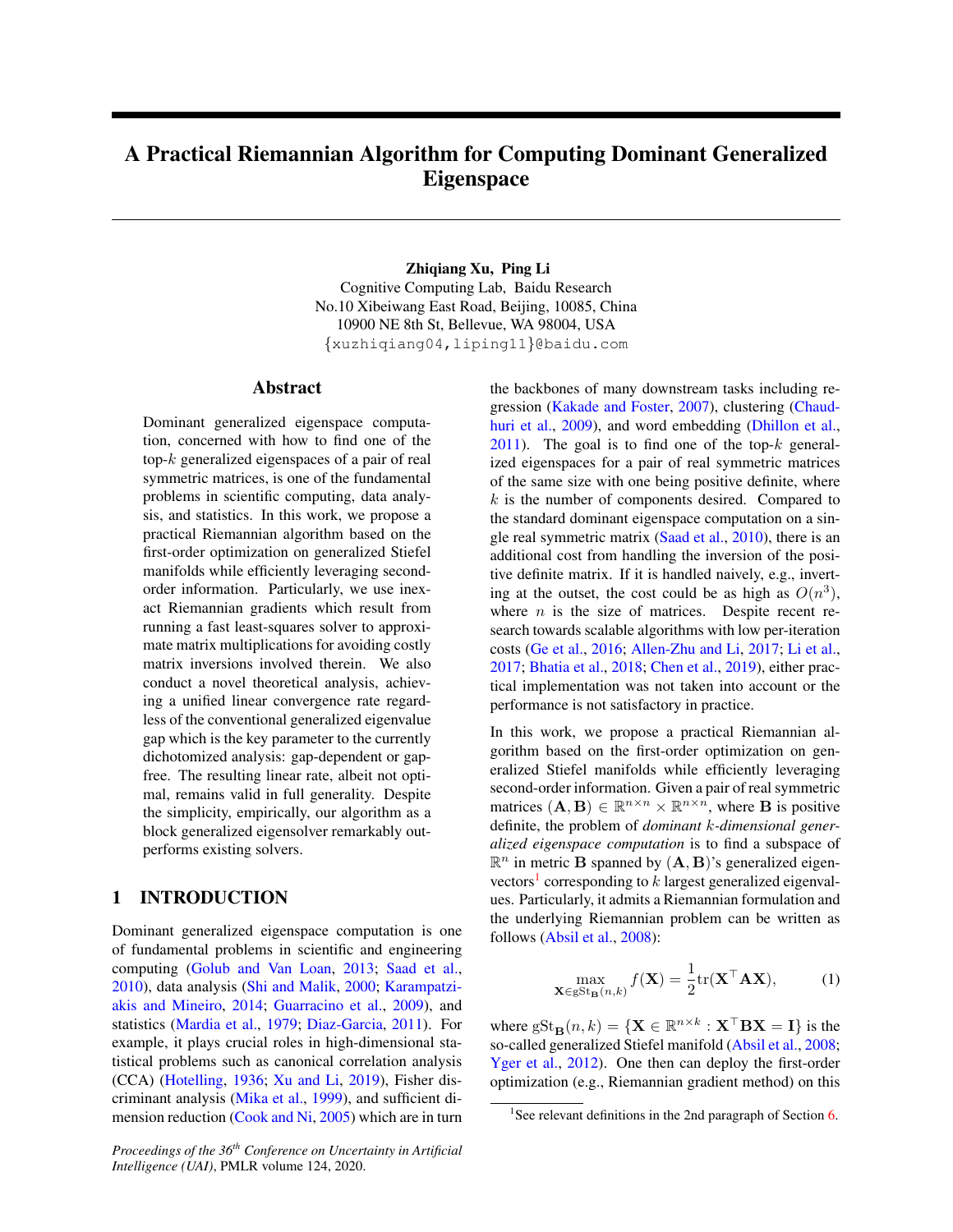smooth manifold, where we need to address the computationally expensive matrix inversion  $B^{-1}$  encountered in computing Riemannian gradients. Instead of inverting B directly, we follow [Ge et al.](#page-8-6) [\(2016\)](#page-8-6) to approximate matrix multiplications of the form  $\mathbf{B}^{-1}\mathbf{X}_t$  for  $\mathbf{X}_t \in \mathbb{R}^{n \times k}$ varying with iterations, by running a fast least-squares solver (e.g., Nesterov's accelerated gradient descent) for a few iterations with a specially chosen warm start. Due to the warm-start, the initial error of the least-squares subproblem can be represented by the current negative Riemannian gradient, giving rise to a neat interpretation that the initial error gets increasingly close to zero during iterations. Meantime, the final error only needs to be commensurate with that of the current iterate and accordingly a few iterations are often sufficient for the least-squares solver in practice. In experiments, we use the preconditioned conjugate gradient method as the subproblem solver. Moreover, we leverage second-order information, by using the *inexact* Riemannian Barzilai-Borwein (RBB) step-sizes [\(Iannazzo and Porcelli,](#page-9-10) [2017\)](#page-9-10), to bring ease of use and faster convergence simultaneously. The resulting algorithm, denoted as *rgGenElinK*, is almost as simple as the inexact power method [\(Ge](#page-8-6) [et al.,](#page-8-6) [2016\)](#page-8-6), i.e., GenElinK, but remarkably outperforms the baseline algorithms including GenElinK, especially for  $k > 1$ . Furthermore, we conduct a different theoretical analysis from existing ones, achieving a unified linear rate of convergence regardless of the generalized eigenvalue gap, i.e., the key parameter to the currently dichotomized analysis: gap-dependent (convergence rate depends on the  $k$ -th generalized eigenvalue gap) or gapfree (the resulting rate does not depend on any gap). The resulting linear rate, albeit not optimal, remains valid in full generality similar to the gap-free rate. Our general and unified linear convergence analysis is built upon the structure of the solution space which can be char-acterized by two unique<sup>[2](#page-1-0)</sup> top- $k'$  and top- $k''$  generalized eigenspaces due to the positive generalized eigenvalue gaps at k' and k'', where  $k' \le k \le k''$ . The rgGenElinK algorithm is also applicable to the  $k$ -CCA problem. It is worth mentioning that the resulting algorithm, called *rgCCALin*, does not need to use a block size of double  $k$  for a top- $k$  canonical subspace pair, and thus is more memory efficient.

The rest of the paper is organized as follows. Section [2](#page-1-1) discusses literature work. Section [3](#page-1-2) briefly introduces Riemannian geometry and optimization and Section [4](#page-2-0) describes the k-CCA problem. The proposed algorithm is detailed in Section [5](#page-2-1) and followed by analysis in Section [6.](#page-3-0) Section [7](#page-5-0) presents experimental results and Section [8](#page-8-11) concludes the paper.

# <span id="page-1-1"></span>2 RELATED WORK

We discuss the main literature work on the dominant generalized eigenspace computation. First note that the scalable algorithms for standard eigenspace computation such as [Xu et al.](#page-9-11) [\(2017\)](#page-9-11); [Xu and Gao](#page-9-12) [\(2018\)](#page-9-12) are not applicable here due to the difference between two problems we mentioned in Section [1.](#page-0-1) The classic Lanczos algorithm can be used for matrix pairs as well, e.g., Algorithm 9.1 in [Saad](#page-9-13) [\(2011\)](#page-9-13), as long as matrix inversions can be handled similarly to ours. However, Lanczos algorithms require a considerably large amount of memory. Besides, theoretical support is lacking on the subproblem solver, warm start, and accuracy of the subproblem. Moreover, the default algorithm in MATLAB uses Cholesky decomposition of the positive definite matrix B such that it is converted into a standard eigenvalue problem. But it works only for medium-sized problems due to the Cholesky decomposition. In contrast, [Ge et al.](#page-8-6) [\(2016\)](#page-8-6) proposed the GenELinK algorithm with theoretical guarantees which is based on the inexact block power method. But the theoretical guarantee is unknown when the  $k$ -th generalized eigenvalue gap vanishes, and empirically, it performs not well enough as can be seen in our experiments. The doubly accelerated method [\(Allen-Zhu](#page-8-7) [and Li,](#page-8-7) [2017\)](#page-8-7) uses the shift-and-invert preconditioning paradigm, which aims at a top-1 generalized eigenvector, as the meta algorithm to recursively find a top- $k$  generalized eigenspace via deflation, instead of outputting a top- $k$  generalized eigenspace at a time. Despite the optimal rates of convergence, it skips practical implementations which, in fact, would be a concern due to many tuning parameters. Especially, the gap parameter is difficult to set in general. Moreover, the block solver via deflation may not always be applicable in some circumstances. [Chen et al.](#page-8-12) [\(2018\)](#page-8-12) considered the online computation of dominant generalized eigenspace and proposed a stochastic primal-dual algorithm with asymptotic guarantees on convergence rate and sample complexity. However, it assumes that the given matrices  $A, B$  are commutative, which is unrealistic. Also, as we will see in our experiments, it works not well in practice. [Bha](#page-8-8)[tia et al.](#page-8-8) [\(2018\)](#page-8-8) extended Oja's algorithm to the generalized streaming eigenvector computation  $(k = 1)$ , which is quite a different setting from ours.

# <span id="page-1-2"></span>3 RIEMANNIAN GEOMETRY AND OPTIMIZATION

Let  $M$  be a Riemmanian manifold [\(Lee,](#page-9-14) [2012\)](#page-9-14) of dimension d and  $T_{\mathbf{X}}\mathcal{M}$  be its tangent space at  $\mathbf{X} \in \mathcal{M}$  which is a *d*-dimensional Euclidean space  $\mathbb{R}^d$  tangential to M at  $X$ .  $M$  is often associated with a Riemannian metric which is a family of smoothly varying inner products

<span id="page-1-0"></span><sup>&</sup>lt;sup>2</sup>When  $k' = k = k''$  they collapse into one unique top-k generalized eigenspace.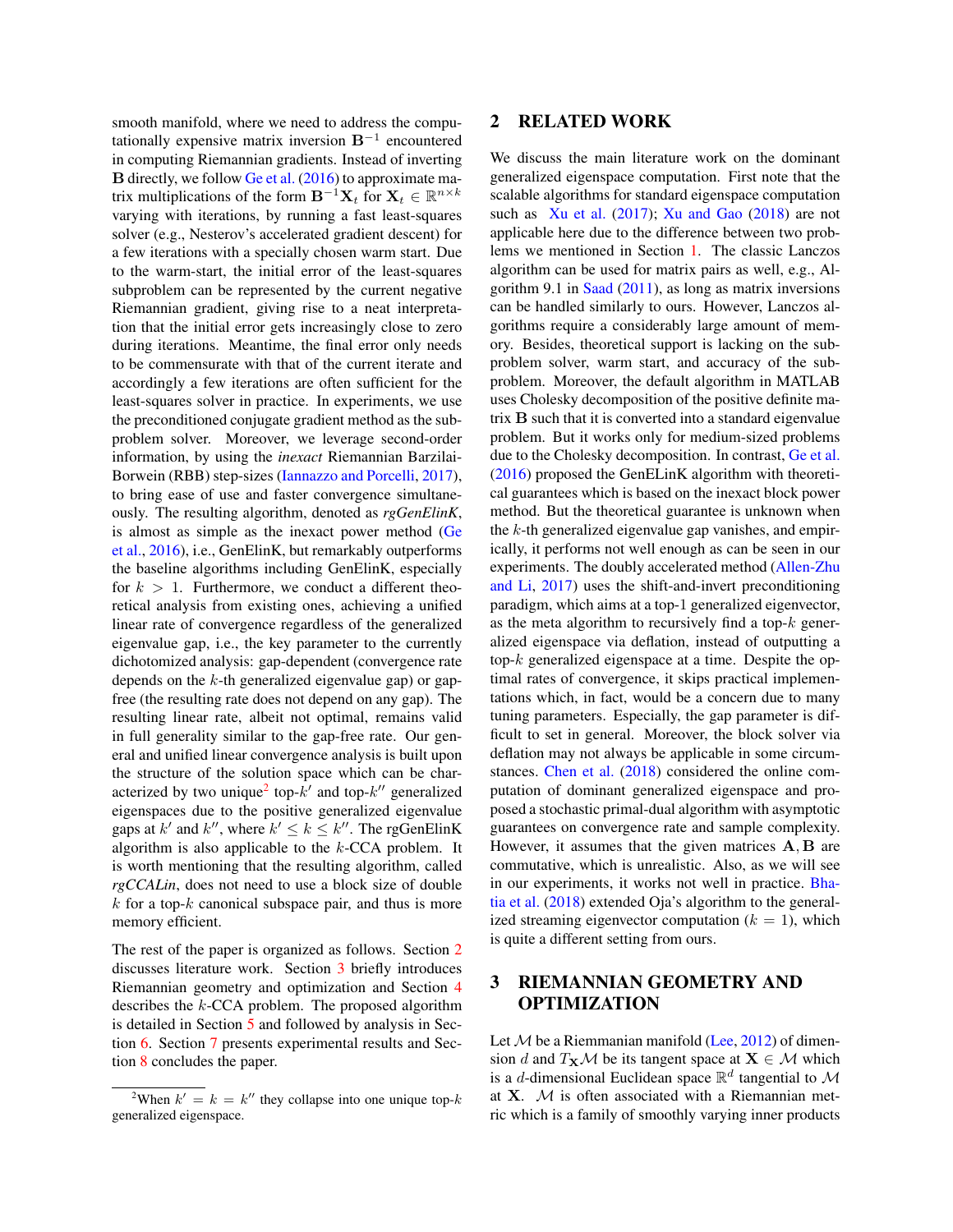on tangent spaces, i.e.,  $\langle \xi, \eta \rangle_{\mathbf{X}}$ , where  $\xi, \eta \in T_{\mathbf{X}}\mathcal{M}$  for any  $X \in \mathcal{M}$ . The Riemannian gradient of a function  $f(X)$  on M is the unique tangent vector, i.e.,  $\nabla f(X) \in$  $T_{\mathbf{X}}\mathcal{M}$ , that satisfies  $\langle \tilde{\nabla} f(\mathbf{X}), \xi \rangle_{\mathbf{X}} = Df(\mathbf{X})[\xi]$  for any  $\xi \in T_{\mathbf{X}}\mathcal{M}$ , where  $Df(\mathbf{X})[\xi]$  represents the directional derivative of  $f(\mathbf{X})$  in ξ. The update of the Riemannian gradient ascent method [\(Absil et al.,](#page-8-10) [2008\)](#page-8-10) on M can be written as  $X_{t+1} = R(X_t, \alpha_t \nabla f(X_t))$ , where  $\alpha_t > 0$ is the step-size at the current step, and  $R(\mathbf{X}_t, \cdot)$  represents the retraction at  $X_t$  that maps a tangent vector  $\xi \in T_{\mathbf{X}_t} \mathcal{M}$  to a point on M. Instead of using the costly exponential map, cheap retractions can be used. In addition, tangent vectors at different points need to be parallel transported to the same tangent space before arithmetic operations between them in theory. In practice, parallel transport is often omitted for computational concern.

For the generalized Stiefel manifold  $gSt_B(n, k)$ , the Riemannian metric can be chosen as  $\langle \xi, \zeta \rangle_{\mathbf{B}} = \text{tr}(\xi^{\top} \mathbf{B} \zeta),$ for any  $\xi, \zeta \in T_{\mathbf{X}} g\mathrm{St}_{\mathbf{B}}(n, k)$  and any  $\mathbf{X} \in g\mathrm{St}_{\mathbf{B}}(n, k)$ . The objective function of Problem [\(1\)](#page-0-2) under this metric has Riemannian gradient as  $\tilde{\nabla} f(\mathbf{X}) = (\mathbf{B}^{-1} \mathbf{X} \mathbf{X}^{\top}$ )  $\mathbf{A} \mathbf{X}$ , by definition. We use the retraction defined by the generalized polar decomposition:

$$
R(\mathbf{X}, \xi) = (\mathbf{X} + \xi)(\mathbf{I} + \xi^{\top} \mathbf{B} \xi)^{-1/2}
$$

for  $\xi \in T_{\mathbf{X}} gSt_{\mathbf{B}}(n, k)$ , which can be implemented by the modified Gram-Schmidt process with inner product  $\langle \cdot, \cdot \rangle_B$ , denoted as  $GS_B(\cdot)$ .

# <span id="page-2-0"></span>4 CANONICAL CORRELATION ANALYSIS

Given a data pair  $\left(\widetilde{\mathbf{X}}, \widetilde{\mathbf{Y}}\right) \in \mathbb{R}^{d_x \times n} \times \mathbb{R}^{d_y \times n}$ , let  $\mathbf{C}_{xy} =$  $\frac{1}{n}\widetilde{\mathbf{X}}\widetilde{\mathbf{Y}}^{\top},\,\mathbf{C}_{xx}=\frac{1}{n}\widetilde{\mathbf{X}}\widetilde{\mathbf{X}}^{\top}+r_{x}\mathbf{I},\,\text{and}\,\,\mathbf{C}_{yy}=\frac{1}{n}\widetilde{\mathbf{Y}}\widetilde{\mathbf{Y}}^{\top}+$  $r_y$ **I**, where  $r_x, r_y > 0$  are regularization parameters for avoiding ill-conditioned matrices. The k-CCA problem is to solve the following program:

$$
\max_{\mathbf{\Phi}^\top \mathbf{C}_{xx}\mathbf{\Phi} = \mathbf{\Psi}^\top \mathbf{C}_{xx}\mathbf{\Psi} = \mathbf{I}} tr(\mathbf{\Phi}^\top \mathbf{C}_{xy}\mathbf{\Psi}).
$$

The ground-truth solution to this problem, called the topk canonical subspace pair, can be given by  $(\mathbf{\Phi}^*, \mathbf{\Psi}^*)$  =  $(\mathbf{C}_{xx}^{-\frac{1}{2}}\widetilde{\mathbf{U}}, \mathbf{C}_{yy}^{-\frac{1}{2}}\widetilde{\mathbf{V}})$ , where  $\widetilde{\mathbf{U}}$  and  $\widetilde{\mathbf{V}}$  are the top-k left and right singular subspaces of the whitened crosscovariance matrix  $\mathbf{C}_{xx}^{-\frac{1}{2}} \mathbf{C}_{xy} \mathbf{C}_{yy}^{-\frac{1}{2}}$ , respectively. With<sup>[3](#page-2-2)</sup>

$$
\mathbf{A} = \begin{pmatrix} \mathbf{0} & \mathbf{C}_{xy} \\ \mathbf{C}_{xy}^{\top} & \mathbf{0} \end{pmatrix}, \ \mathbf{B} = \begin{pmatrix} \mathbf{C}_{xx} & \mathbf{0} \\ \mathbf{0} & \mathbf{C}_{yy} \end{pmatrix}, \ \mathbf{X} = \frac{1}{\sqrt{2}} \begin{pmatrix} \boldsymbol{\Phi} \\ \boldsymbol{\Psi} \end{pmatrix}
$$

the  $k$ -CCA problem is equivalent [\(Zhang,](#page-9-15) [2015\)](#page-9-15) to Problem [\(1\)](#page-0-2).

Algorithm 1 rgGenELinK

- <span id="page-2-3"></span>1: **Input:** a pair of real  $n \times n$  symmetric matrices  $(A, B)$  where **B** is positive definite, k, initial stepsize  $\alpha_0$ , least-squares solver ls( $\mathbf{A}, \mathbf{b}, \mathbf{x}_0$ )
- 2: **Output:** the last iterate  $X_T$
- 3:  $\mathbf{X}_0 \leftarrow \text{GS}_{\mathbf{B}}(\mathbf{X}_0)$  where  $\mathbf{X}_0 \in \mathbb{R}^{n \times k}$  is entry-wise i.i.d standard normal

4: **for** 
$$
t = 0, 1, 2, \cdots
$$
 **do**

5: 
$$
\widehat{\nabla f}_t \leftarrow \text{ls}(\mathbf{B}, \mathbf{AX}_t, \mathbf{X}_t^{(0)}) \text{ which solves}
$$

$$
\min_{\mathbf{X} \in \mathbb{R}^{n \times k}} l_t(\mathbf{X}) = \text{tr}(\frac{1}{2}\mathbf{X}^\top \mathbf{B} \mathbf{X} - \mathbf{X}^\top \mathbf{A} \mathbf{X}_t)
$$
with initial  $\mathbf{X}_t^{(0)} = \mathbf{X}_t (\mathbf{X}_t^\top \mathbf{B} \mathbf{X}_t)^{-1} \mathbf{X}_t^\top \mathbf{A} \mathbf{X}_t$ 

6: 
$$
\tilde{\nabla} f_t \leftarrow (\mathbf{I} - \mathbf{X}_t \mathbf{X}_t^\top \mathbf{B}) \widehat{\nabla} f_t
$$

7: if 
$$
t
$$
 is even then

8: 
$$
\alpha_t \leftarrow \frac{\|\mathbf{X}_t - \mathbf{X}_{t-1}\|_F^2}{|\text{tr}((\mathbf{X}_t - \mathbf{X}_{t-1})^\top (\tilde{\nabla} f_t - \tilde{\nabla} f_{t-1}))|} \text{ if } t > 0
$$

$$
9: \qquad \textbf{else}
$$

 $10:$ 

$$
\alpha_t \leftarrow \frac{|\text{tr}((\mathbf{X}_t - \mathbf{X}_{t-1})^\top (\tilde{\nabla} f_t - \tilde{\nabla} f_{t-1}))|}{\|\mathbf{X}_t - \mathbf{X}_{t-1}\|_F^2}
$$

11: end if

12: 
$$
\mathbf{X}_{t+1} \leftarrow \text{GS}_{\mathbf{B}}(\mathbf{X}_t + \alpha_t \tilde{\nabla} f_t)
$$

13: terminate if stopping criterion is met

14: end for

,

#### <span id="page-2-1"></span>5 PROPOSED ALGORITHM

The pseudo code of the proposed rgGenELinK algorithm is described in Algorithm [1.](#page-2-3) In Line 5, we only need to solve the sub-problem approximately by running a least-squares solver for a few iterations with the chosen warm-start  $\mathbf{X}_t^{(0)}$ . The warm-start plays an important role here, because it injects useful information about  $X_t$  from the previous iteration into the solver. After getting  $\nabla f_t \approx \nabla f_t = \mathbf{B}^{-1} \mathbf{A} \mathbf{X}_t$  ( $\nabla f_t$  represents the exact solution to the sub-problem), Line 6 calculates the inexact Riemannian gradient according to  $\tilde{\nabla} f(\mathbf{X}) =$  $(I - XX^{\top}B)B^{-1}AX$ . We then calculate the inexact Riemannian Barzilai-Borwein (RBB) step-size [\(Barzilai](#page-8-13) [and Borwein,](#page-8-13) [1988;](#page-8-13) [Iannazzo and Porcelli,](#page-9-10) [2017\)](#page-9-10), except for the first iteration which needs to input an initial stepsize  $\alpha_0$ . The inexactness of the RBB step-sizes originates from three aspects: 1) a globalization strategy is ignored that ensures the global convergence [\(Raydan,](#page-9-16) [1997;](#page-9-16) [Wen](#page-9-17) [and Yin,](#page-9-17) [2013;](#page-9-17) [Iannazzo and Porcelli,](#page-9-10) [2017\)](#page-9-10); 2) parallel transport of old Riemannian gradients [\(Iannazzo and](#page-9-10) [Porcelli,](#page-9-10) [2017\)](#page-9-10) is omitted; 3) inexact Riemannian gradients are used. Despite multiple sources of inexactness, the RBB step-size scheme works well as is demonstrated in experiments. Empirically,  $f(\mathbf{X}_t)$  does not necessarily keep increasing at each step due to the RBB step-size be-

<span id="page-2-2"></span><sup>&</sup>lt;sup>3</sup>We can manipulate the given data  $(\mathbf{X}, \mathbf{Y})$  without the need to explicitly construct those matrices in our algorithm.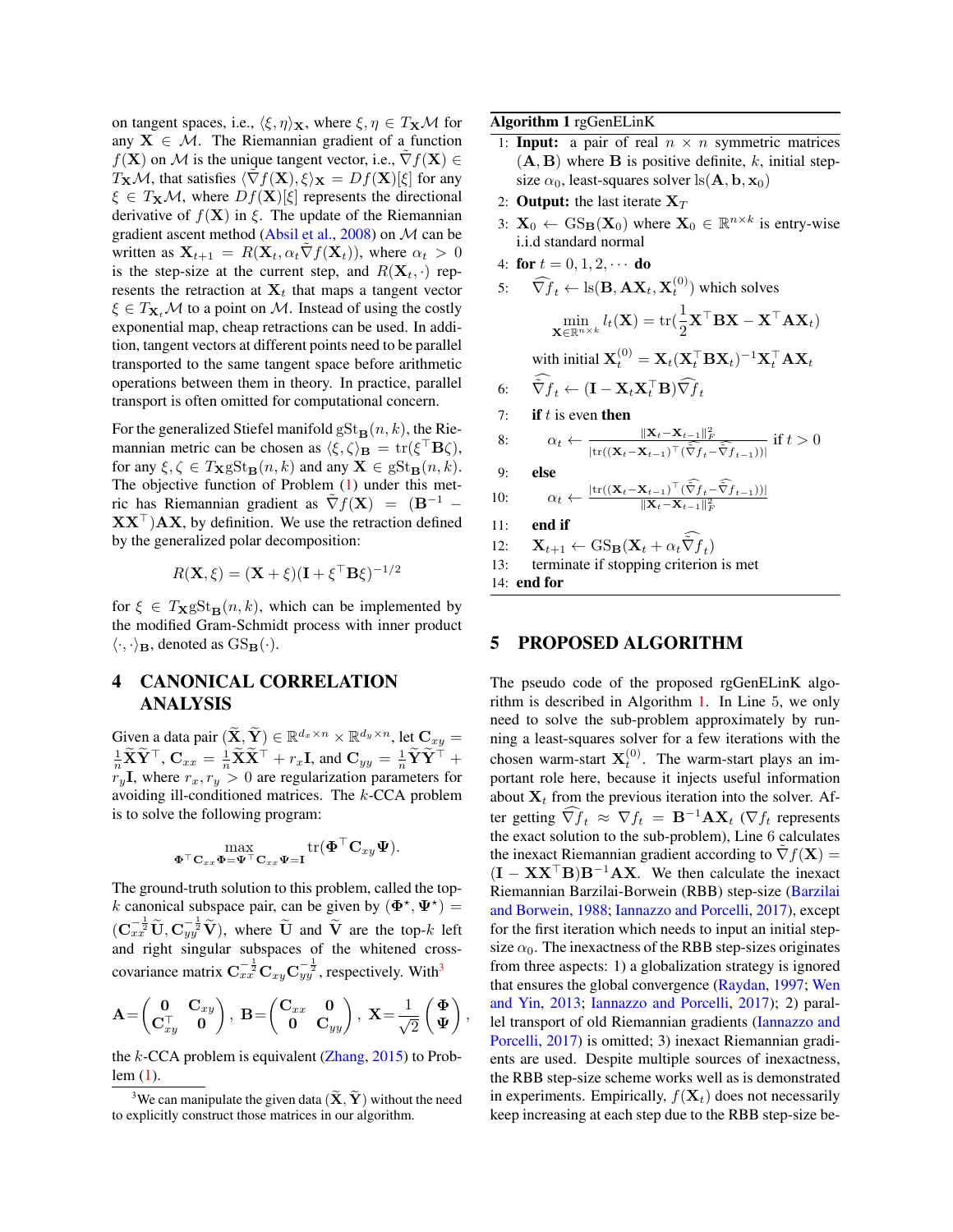ing non-monotone, but overall it will be increasing fast.

It is straightforward to apply the rgGenELinK to the  $k$ -CCA problem for top- $k$  canonical subspaces. We can run the rgGenElinK for the matrix pair  $(A, B)$  de-fined in Section [4.](#page-2-0) Denote the output as  $(\widehat{\Phi}^{\top}, \widehat{\Psi}^{\top})^{\top}$ . We then get the approximate top- $k$  canonical subspace pair  $(\widehat{\Phi}(\widehat{\Phi}^\top \mathbf{C}_{xx}\widehat{\Phi})^{-\frac{1}{2}}, \widehat{\Psi}(\widehat{\Psi}^\top \mathbf{C}_{yy}\widehat{\Psi})^{-\frac{1}{2}})$ . We denote the resulting algorithm as *rgCCALin*. Compared to the CCALin [\(Ge et al.,](#page-8-6) [2016\)](#page-8-6) which, as a projection based method, requires a block size of  $2k$  for a top- $k$  canonical subspace pair, our rgCCALin algorithm does not need to set the block size to  $2k$  since it is a gradient search based method. Thus, it is more memory efficient.

#### <span id="page-3-0"></span>6 ANALYSIS

In this section, we present a different analysis from existing ones for Problem  $(1)$ , based on the structure of the solution space together with appropriate potential functions as well as the methodology of the Riemannian optimization. The theorem and lemmas are presented, while their proofs are placed in the supplementary material.

**Structure of Solution Space** Let  $(\lambda_i, \mathbf{u}_i)$  be the *i*th generalized eigenpair of  $(A, B)$  in descending order of generalized eigenvalues, i.e.,  $Au_i = \lambda_i Bu_i$  and  $\mathbf{u}_i^{\top} \mathbf{B} \mathbf{u}_j = \delta_{ij}$ , where  $\delta_{ij} = 1$  if  $i = j$  otherwise 0. Let  $U_j = [\mathbf{u}_1, \cdots, \mathbf{u}_j]$ .  $U_j$ 's column space in non-Euclidean metric **B**, denoted as  $col_{\mathbf{B}}(\mathbf{U}_i)$ , will be a top-j generalized eigenspace [\(Golub and Van Loan,](#page-8-0) [2013\)](#page-8-0). Denote the  $j$ -th generalized eigenvalue gap as  $\Delta_j = \lambda_j - \lambda_{j+1}$ . Letting  $\lambda_0 = +\infty$  and  $\lambda_{n+1} = -\infty$ , we have  $\Delta_0 = +\infty$  and  $\Delta_n = +\infty$ . Note that

$$
f(\mathbf{U}_k) = \lambda_1 + \dots + \lambda_{k-1} + \lambda_k = \max_{\mathbf{X} \in \text{gSt}_{\mathbf{B}}(n,k)} f(\mathbf{X}).
$$

If the k-th gap is positive, i.e.,  $\Delta_k > 0$ ,  $(\mathbf{A}, \mathbf{B})$ 's topk generalized eigenspace  $col_{\mathbf{B}}(\mathbf{U}_k)$  is unique. Otherwise, the k-th generalized eigenvalue is repeated and the target eigenspace is not unique any more. Generally, there always exist two integers  $k', k''$  crossing k such that  $k' \leq k''$  and

$$
\begin{cases} \lambda_{k'} > \lambda_{k'+1}, \\ \lambda_i = \lambda_k, \quad i = k'+1, \cdots, k'', \\ \lambda_{k''} > \lambda_{k''+1}, \end{cases}
$$

and then  $k', k''$  fall into one and only one out of the following categories:

| $a$ ) | $k' = k = k''$ ,         |
|-------|--------------------------|
| $b$ ) | $0 = k' < k < k'' < n$ , |
| $c$ ) | $0 < k' < k < k'' = n$ , |
| $d$ ) | $0 < k' < k < k'' < n$ , |
| $e$ ) | $0 = k' < k < k'' = n$ . |

For all categories, we can write the solution space uniformly as follows:  $\mathcal{U} = \{U \in \text{gSt}_B(n, k) :$  $\operatorname{col}_{\mathbf{B}}(\mathbf{U}_{k'}) \subset \operatorname{col}_{\mathbf{B}}(\mathbf{U}) \subset \operatorname{col}_{\mathbf{B}}(\mathbf{U}_{k''})\}.$  It is easy to see that  $f(\mathbf{U}_k) = f(\mathbf{U})$  for any  $\mathbf{U} \in \mathcal{U}$ . The target eigenspace is unique only when the given matrix pair falls into Category a), otherwise it is not unique but both  $\operatorname{col}_{\mathbf{B}}(\mathbf{U}_{k'})$  and  $\operatorname{col}_{\mathbf{B}}(\mathbf{U}_{k''})$  are unique. Note that Category e) is trivial as  $f(X)$  becomes a constant. We now can define the structured gap of generalized eigenvalues around k as  $\Delta_{\dagger} = \min\{\Delta_{k'}, \Delta_{k''}\}\$ , which always remains positive. Note that this gap is different from the conventional generalized eigenvalue gap  $\Delta_k$ . Our theoretical results will be stated in terms of  $\Delta_{\dagger}$ .

Potential Functions Motivated by the structure of the solution space  $U$ , the progress of iterate  $X_t$  to  $U$  can be determined by its progress to the two unique subspaces  $col_{\mathbf{B}}(\mathbf{U}_{k'})$  and  $col_{\mathbf{B}}(\mathbf{U}_{k''})$ , where distances between subspaces of different dimensions need to be handled. For global convergence [\(Pitaval et al.,](#page-9-18) [2015\)](#page-9-18), we use the Martin distance [\(Ye and Lim,](#page-9-19) [2016\)](#page-9-19) in metric B. For any matrix  $\mathbf{G} \in \mathbb{R}^{l \times s}$ , we define for brevity that

$$
\text{Det}(\mathbf{G}) = \begin{cases} \det((\mathbf{G}\mathbf{G}^{\top})^{1/2}), & l \leq s \\ \det((\mathbf{G}^{\top}\mathbf{G})^{1/2}), & \text{else} \end{cases}
$$

<span id="page-3-1"></span>.

Our potential function then is given by

$$
\psi(\mathbf{X}, \mathcal{U}) = \max_{l = k' \text{ or } k''} -2 \log \mathrm{Det}(\mathbf{X}^\top \mathbf{B} \mathbf{U}_l).
$$

We point out that only one distance in the potential function is active for Categories a)-c) and e). To be well-defined for  $\log \text{Det}(\mathbf{X}^\top \mathbf{B} \mathbf{U}_i)$  at  $j = 0$ , let  $\log \text{Det}(\mathbf{X}^{\top} \mathbf{B} \mathbf{U}_0) \triangleq 0$ . If  $\psi(\mathbf{X}, \mathcal{U}) = 0$ , it must hold that  $X \in \mathcal{U}$ . We now can state our theorem as follows.

Theorem 6.1 *If we use Nesterov's accelerated gradient descent method as the least-squares solver, then Algorithm [1](#page-2-3) under a constant or mixed step-size scheme is able to converge globally to one of the ground-truth so-lutions to Problem [\(1\)](#page-0-2), i.e.,*  $\psi(\mathbf{X}_T, \mathcal{U}) < \epsilon$ , with overall *complexity*

$$
O((\mathrm{nnz}(\mathbf{A}) + \mathrm{nnz}(\mathbf{B})\sqrt{\kappa(\mathbf{B})}\log \frac{\lambda_1}{\Delta_{\dagger}})(\frac{\lambda_1}{\Delta_{\dagger}})^2 \log \frac{1}{\epsilon}),
$$

*where* nnz(A) *represents the number of nonzero entries in* **A** *and*  $\kappa$ (**B**) *represents the condition number of* **B**.

We briefly describe the proof idea here and have the details deferred to the supplementary material. For proof, we show that the potential function eventually decays to zero at an exponential rate, which can be done by demonstrating that the potential will be contracted by a constant in  $(0, 1)$  at each iteration. To this end, the potential function can be split into two parts: one part is about exact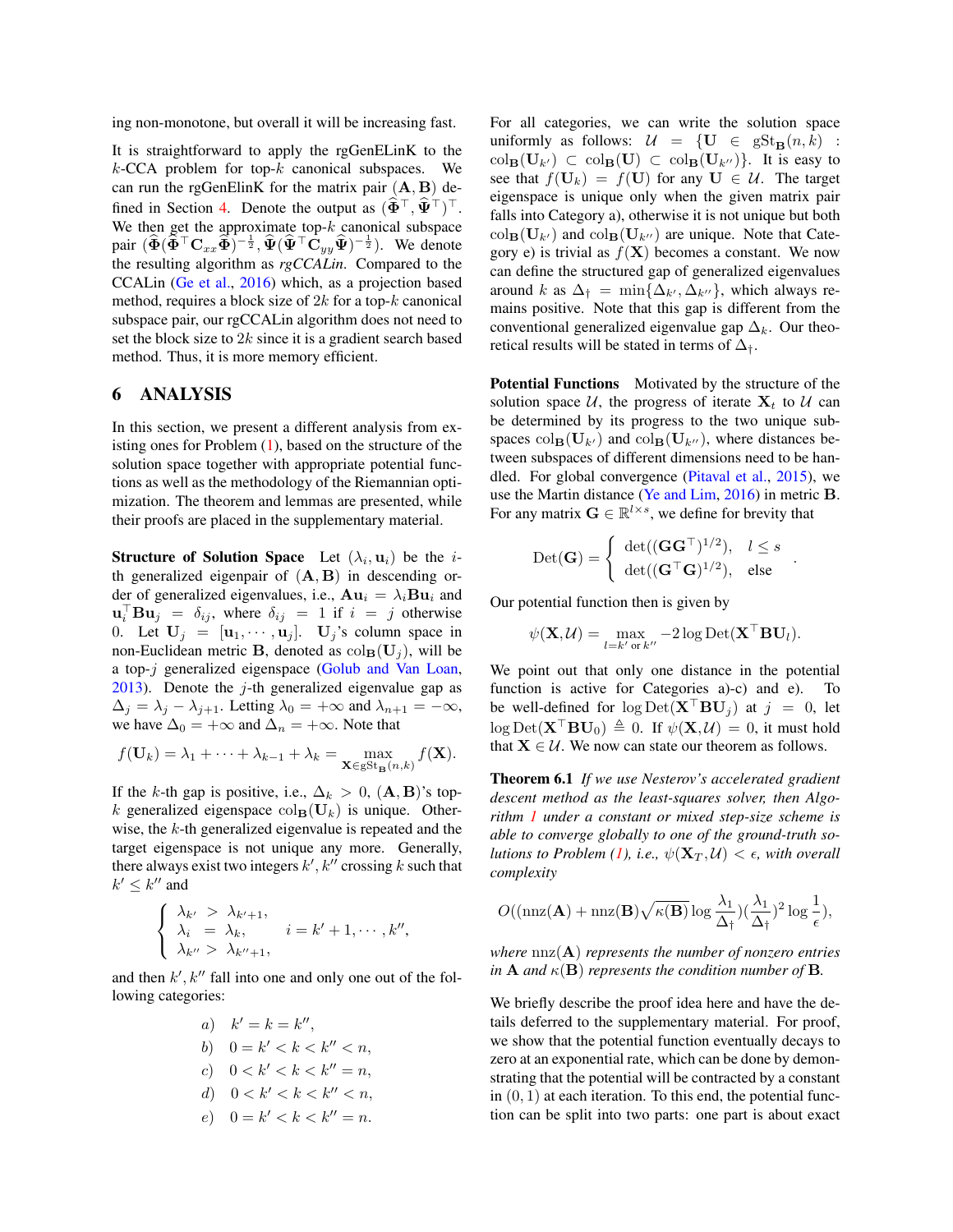updates and the other is about errors. The first part is handled by the following lemma.

**Lemma 6.2** *Let*  $\widehat{\mathbf{X}}_{t+1} = \mathbf{X}_t + \alpha_t \widetilde{\nabla} f(\mathbf{X}_t)$ *. If*  $0 < \alpha_t <$ 1  $\frac{1}{8\lambda_1\eta_{jt}}$  where  $\eta_{jt}$  =  $\mathrm{dist}_b^2(\mathbf{X}_t,\mathbf{U}_j)$  $\frac{d\mathbf{a} \mathbf{b} \mathbf{c}_b(\mathbf{b} \cdot \mathbf{c}_j)}{1 - \text{dist}_b^2(\mathbf{X}_t, \mathbf{U}_j)}$  and distance *functions* dist *are given in Lemma* [6.4,](#page-4-0) *thena* 

$$
-2\log \text{Det}(\widehat{\mathbf{X}}_{t+1}^{\top} \mathbf{B} \mathbf{U}_j) \leq \text{dist}_m^2(\mathbf{X}_t, \mathbf{U}_j)
$$

$$
-2\alpha_t \text{dist}_f(\mathbf{X}_t, \mathbf{U}_j) + 32k\alpha_t^2 \lambda_1^2 \eta_{jt}^2.
$$

The error part can be controlled with Lemma [6.3.](#page-4-1)

Lemma 6.3 *For the sub-problem in Algorithm 1, letting*

$$
\xi_t(\mathbf{X}) = \mathbf{X} - \mathbf{X}_t^{\star} \text{ and } \epsilon_t(\mathbf{X}) = l_t(\mathbf{X}) - l_t(\mathbf{X}_t^{\star}),
$$

where  $\mathbf{X}_t^{\star} = \mathbf{B}^{-1} \mathbf{A} \mathbf{X}_t = \arg \min l_t(\mathbf{X})$ *, we have that* 

$$
\epsilon_t(\mathbf{X}) = \frac{1}{2} \|\xi_t(\mathbf{X})\|_{\mathbf{B},F}^2 \text{ and } \epsilon_t(\mathbf{X}_t^{(0)}) = \frac{1}{2} \|\tilde{\nabla}f(\mathbf{X}_t)\|_{\mathbf{B},F}^2,
$$

*where the norm is defined in Lemma [6.6.](#page-4-2) In addition, Nesterov's accelerated gradient descent takes*  $O(\text{nnz}(\mathbf{A}) + \text{nnz}(\mathbf{B})\sqrt{\kappa(\mathbf{B})}\log \frac{\epsilon_t(\mathbf{X}_t^{(0)})}{\sqrt{\epsilon_t}})$  $\frac{\epsilon_t(\mathbf{x}_t)}{\epsilon_t(\widehat{\nabla f}_t)}$  *complexity to reach sub-optimality*  $\epsilon_t(\nabla f_t)$ .

In fact, we have  $\xi_t(\mathbf{X}_t^0) = -\tilde{\nabla}f(\mathbf{X}_t)$ , which gives rise to a neat interpretation of the initial error with the subproblem and strong support for the chosen warm-start noting that the gradient gradually approaches zero. Particularly, the final error of the subproblem only needs to be as accurate as follows:

$$
\epsilon_t(\widehat{\nabla f}_t) \propto \Delta_\dagger^2 (1 - \min_{l=k' \text{ or } k''} \text{Det}^2(\mathbf{X}_t^\top \mathbf{B} \mathbf{U}_l)).
$$

There are some other issues in proof that also need to be handled with the following lemmas.

<span id="page-4-0"></span>**Lemma 6.4** *For*  $X \in gSt_B(n, k)$  *and*  $Y \in gSt_B(n, l)$ *, let*

$$
dist_m(\mathbf{X}, \mathbf{Y}) = (-2 \log \text{Det}(\mathbf{X}^\top \mathbf{B} \mathbf{Y}))^{\frac{1}{2}},
$$
  

$$
dist_b(\mathbf{X}, \mathbf{Y}) = (1 - \text{Det}^2(\mathbf{X}^\top \mathbf{B} \mathbf{Y}))^{\frac{1}{2}},
$$
  

$$
dist_c(\mathbf{X}, \mathbf{Y}) = (\min\{k, l\} - \|\mathbf{X}^\top \mathbf{B} \mathbf{Y}\|_F^2)^{\frac{1}{2}}.
$$

*We then have that*

$$
\mathrm{dist}_b(\mathbf{X}, \mathbf{Y}) \leq \mathrm{dist}_m(\mathbf{X}, \mathbf{Y}),
$$
  

$$
\mathrm{dist}_b(\mathbf{X}, \mathbf{Y}) \leq \mathrm{dist}_c(\mathbf{X}, \mathbf{Y}) \leq (\min\{k, l\})^{\frac{1}{2}} \mathrm{dist}_b(\mathbf{X}, \mathbf{Y}).
$$

Three distance functions are extended from the Martin, Binet-Cauchy, and Chordal distances [\(Ye and Lim,](#page-9-19) [2016\)](#page-9-19), respectively, in order to accommodate distances between subspaces of different dimensions.

Lemma 6.5 *Let*

$$
dist_f(\mathbf{X}_t, \mathbf{U}_j) = \begin{cases} f(\mathbf{U}_j) - f(\mathbf{X}_t \mathbf{P}_j), & j \leq k \\ f(\mathbf{U}_j \mathbf{Q}_j) - f(\mathbf{X}_t), & j \geq k \end{cases}
$$

*where*  $P_{it}$  *and*  $Q_{it}$  *are from the rank*- $\min\{j, k\}$  *SVD:*  $\mathbf{X}_t^\top \mathbf{B} \mathbf{U}_j = \mathbf{P}_{jt}\mathbf{\Sigma}_{jt}^\top \mathbf{Q}_{jt}^\top.$  We then have that

$$
\mathrm{dist}_f(\mathbf{X}_t, \mathbf{U}_j) \geq \Delta_j \mathrm{dist}_b^2(\mathbf{X}_t, \mathbf{U}_j).
$$

<span id="page-4-1"></span>The above lemma is one key to the linear convergence especially for Categories b)-e) by relating to  $U_{k'}$  and  $U_{k''}$ , because there is no non-trivial lower bound on  $dist_f$ ( $X_t$ , U) for any  $U \in \mathcal{U}$ .

<span id="page-4-2"></span>**Lemma 6.6** *We have that*  $\|\nabla f(\mathbf{X})\|_{\mathbf{B},2} \leq \lambda_1$  *and* 

$$
\|\tilde{\nabla} f(\mathbf{X})\|^2_{\mathbf{B},F}\leq k\lambda_1^2\min\{2\min_{\mathbf{U}\in\mathcal{U}}\operatorname{dist}_m^2(\mathbf{X},\mathbf{U}),1\},
$$

where 
$$
\|\mathbf{X}\|_{\mathbf{B},2} = \|\mathbf{B}^{\frac{1}{2}}\mathbf{X}\|_2
$$
 and  $\|\mathbf{X}\|_{\mathbf{B},F}^2 = \text{tr}(\mathbf{X}^\top \mathbf{B} \mathbf{X}).$ 

This lemma is yet another key to achieving a linear rate.

**Lemma 6.7** *If*  $a > 1$  *and*  $a_t \leq (1 - \frac{a}{\nu + t})a_{t-1} + \frac{b}{(\nu + t)^2}$ *holds for*  $t \geq 1$ *, then [\(Balsubramani et al.,](#page-8-14) [2013\)](#page-8-14)* 

$$
a_t \le \left(\frac{\nu+1}{\nu+1+t}\right)^a a_0 + \frac{2^{a+1}b}{a-1} \frac{1}{\nu+1+t}.
$$

**Lemma 6.8** *For*  $X \in gSt_B(n, k)$ ,  $Y \in gSt_B(n, l)$ *, let* 

$$
\Omega_{+}(\mathbf{Y}) = \{ \mathbf{Z} \in gSt_{\mathbf{B}}(n,k) : \operatorname{col}_{\mathbf{B}}(\mathbf{Y}) \subset \operatorname{col}_{\mathbf{B}}(\mathbf{Z}) \}, l \le k,
$$
  

$$
\Omega_{-}(\mathbf{Y}) = \{ \mathbf{Z} \in gSt_{\mathbf{B}}(n,k) : \operatorname{col}_{\mathbf{B}}(\mathbf{Z}) \subset \operatorname{col}_{\mathbf{B}}(\mathbf{Y}) \}, l \ge k.
$$

*We then have that*

$$
\text{dist}_{m}(\mathbf{X}, \mathbf{Y}) = \begin{cases} \min_{\mathbf{Z} \in \Omega_{+}(\mathbf{Y})} \text{dist}_{m}(\mathbf{X}, \mathbf{Z}), & l \leq k \\ \min_{\mathbf{Z} \in \Omega_{-}(\mathbf{Y})} \text{dist}_{m}(\mathbf{X}, \mathbf{Z}), & l > k \end{cases}.
$$

Two sets  $\Omega_+(\mathbf{Y})$  and  $\Omega_-(\mathbf{Y})$  above are called Schubert varieties of subspace  $col_{\mathbf{B}}(\mathbf{Y})$ . This lemma offers us a natural and intrinsic way to analyze the distance between subspaces of different dimensions. It is extended from [Ye](#page-9-19) [and Lim](#page-9-19) [\(2016\)](#page-9-19) by replacing the Euclidean metric I with non-Euclidean metric **B** for  $\mathbb{R}^n$ . It is used together with Lemma [6.6](#page-4-2) to help get the linear rate.

**Lemma 6.9** If  $X_0 = W(W^\top BW)^{-1/2}$  with W being *entry-wise standard normal, then*

$$
\mathrm{dist}_{m}^{2}(\mathbf{X}_{0}, \mathbf{U}_{j}) < -2k \log \frac{\eta \sqrt{\kappa(\mathbf{B})}}{k + \sqrt{nk}}
$$

*with probability at least*  $1 - \eta$  *for any*  $\eta \geq 0$ *.*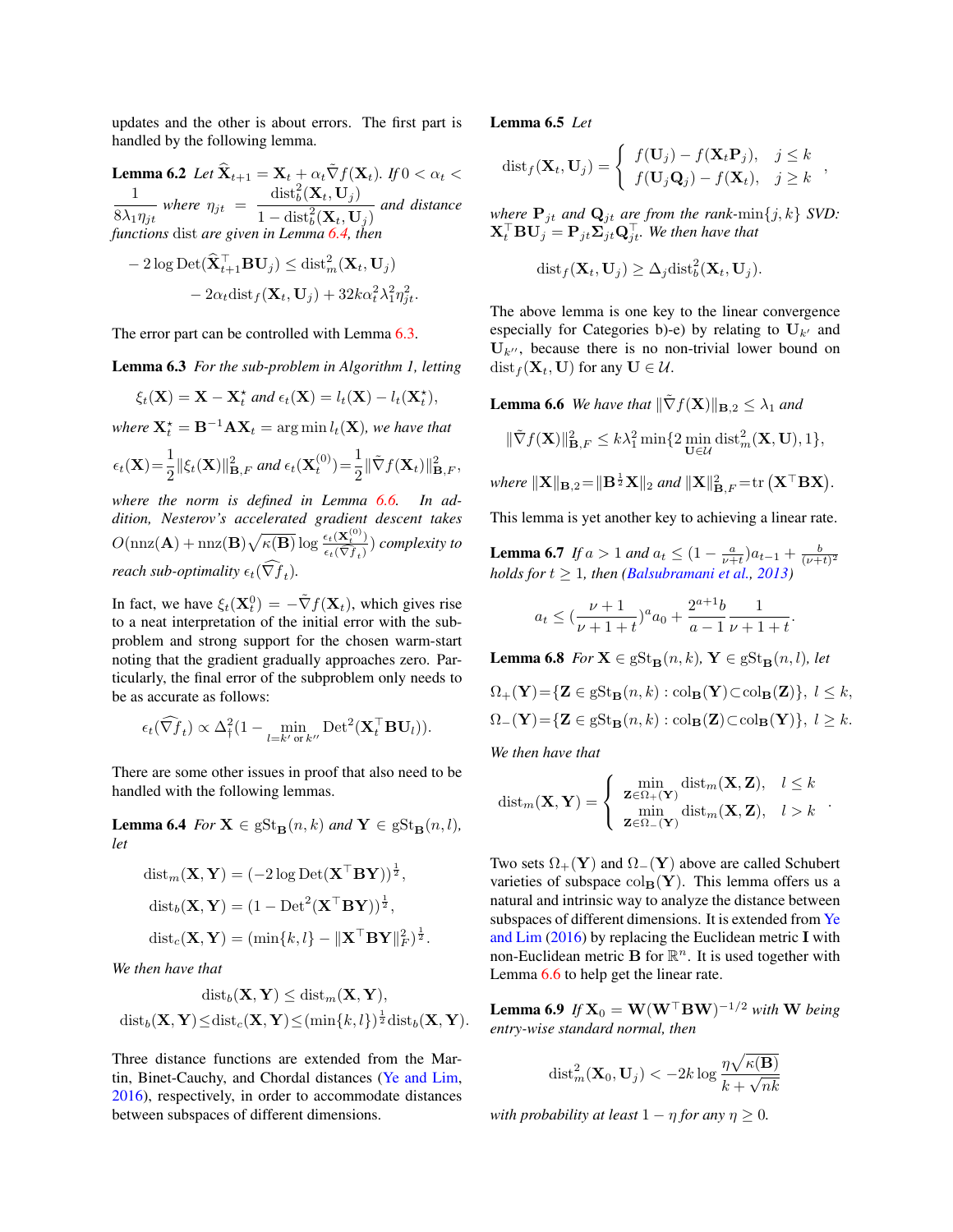Therefore,  $\mathrm{dist}_m^2(\mathbf{X}_0, \mathbf{U}_j) < +\infty$  with probability 1, which means  $X_0$  is neither a saddle point nor a minimizer almost surely. This explains the global convergence of Algorithm [1](#page-2-3) mentioned in Theorem [6.1.](#page-3-1)

Before closing this section, a few remarks on Theorem [6.1](#page-3-1) are in order. 1) If the matrix pair falls into Categories a)-c) and e) then constant step-sizes are sufficient, otherwise mixed step-sizes are required (details can be found in the supplementary material). 2) With the new gap  $\Delta_{\dagger}$ , we get a unified convergence rate for both the gap-dependent and gap-free cases that are defined with the conventional gap  $\Delta_k$ . The dependence of our rate on  $\Delta_{\dagger}$  extends the common dependence on  $\Delta_k$ . Compared to other methods, e.g., linear dependence on  $\Delta_k$  of the GenELink [\(Ge et al.,](#page-8-6) [2016\)](#page-8-6), it is quadratic and worse when  $\Delta_{\dagger} = \Delta_k$ . The quadratic dependence seems a phenomenon associated with offline gradient methods [\(Shamir,](#page-9-20) [2015,](#page-9-20) [2016\)](#page-9-21). Nonetheless, our rate covers the vanishing gap  $\Delta_k = 0$ , while the rate in [Ge et al.](#page-8-6) [\(2016\)](#page-8-6) does not. Also, our rate remains valid across categories, similar to the gap-free rate [\(Allen-Zhu](#page-8-7) [and Li,](#page-8-7) [2017\)](#page-8-7) but from a different perspective.

## <span id="page-5-0"></span>7 EXPERIMENTS

We now examine our algorithms' empirical performance on synthetic and real data. All algorithms were implemented in MATLAB and fed with the same random initials for each dataset.

#### 7.1 Generalized Eigenspace

We compare Algorithm [1](#page-2-3) to the GenElinK [\(Ge et al.,](#page-8-6) [2016\)](#page-8-6) and the stochastic generalized Hebbian algorithm (SGHA) [\(Chen et al.,](#page-8-12) [2018\)](#page-8-12) for the dominant generalized eigenspace computation. The initial step-size for the rgGenElinK is set to  $\alpha_0 = 10^{-3}$  unless otherwise stated. SGHA is a stochastic primal-dual algorithm which iterates the primal step and the dual step. The constraint of Problem [\(1\)](#page-0-2) is handled by the dual update. One issue with the SGHA is that the step-size  $\eta$  needs to be set relatively very small, otherwise it will cause the floatingpoint overflow easily during iterations. To implement the SGHA, we evenly partition **A** and **B** into column blocks, and sample blocks uniformly at random to form  $A_t$  and  $B_t$  at each iteration. Both rgGenElinK and GenElinK have the same subproblems which we solved by the preconditioned conjugate gradient method with a matlab built-in function. For this sub-problem solver, four and ten iterations are used on synthetic and real data, respectively. For evaluation of the generalized eigenspace computation, the following quality measures are used:

• relative objective error

$$
\mathrm{rdist}_f(\mathbf{X}, \mathbf{U}_k) = \frac{f(\mathbf{U}_k) - f(\mathbf{X})}{f(\mathbf{U}_k)}
$$

,

• squared sine value of the largest principal angle between  $X$  and  $U_k$ , i.e.,

$$
\sin^2 \theta_{\max}(\mathbf{X}, \mathbf{U}_k) = 1 - \sigma_{\min}^2(\mathbf{X}^\top \mathbf{B} \mathbf{U}_k),
$$

For the above two measures (smaller is better), the ground-truth is obtained by MATLAB's eigs function.

#### 7.2 Synthetic Data

Three synthetic datasets with  $n = 1000, k = 4$  and generalized eigenvalue gap  $\Delta \in \{0.16, 0.016, 0.0016\}$  are generated according to the simultaneous diagonalization equations<sup>[4](#page-5-1)</sup>:

$$
\mathbf{Z}^{\top} \mathbf{A} \mathbf{Z} = \mathbf{\Lambda} \quad \text{and} \quad \mathbf{Z}^{\top} \mathbf{B} \mathbf{Z} = \mathbf{I}.
$$

We set

$$
\Lambda = \text{diag}(1 - \Delta[-0.4, -0.2, 0, 1, 0.1, 0.2, 0.3, 0.4],
$$

$$
\frac{|a_1|}{n}, \cdots, \frac{|a_{n-8}|}{n})
$$

with  $a_i$  being i.i.d. standard normal samples, and

 $\mathbf{Z} = \mathbf{Q} \text{diag}(5b_1 + 5, \dots, 5b_n + 5)\mathbf{Q}^\top,$ 

where  $b_i$  are i.i.d. uniform samples on  $(0, 1)$  and **Q** is orthogonal. We then have that

$$
\mathbf{A} = \mathbf{Z}^{-\top} \mathbf{\Lambda} \mathbf{Z}^{-1} \quad \text{and} \quad \mathbf{B} = \mathbf{Z}^{-\top} \mathbf{Z}^{-1}.
$$

The SGHA uses block size 100 and step-sizes  $\eta$  are shown in legends. Figure [1](#page-6-0) reports the performance of the algorithms on these datasets with varying generalized eigenvalue gaps. First, the results indicate that our rgGenElinK consistently outperforms all the others in terms of both measures. Second, for both rgGenElinK and GenElinK, larger gap  $\Delta$  results in faster convergence. Third, the SGHA is not working well in all cases. Particularly, in the case of a small gap, ours is the only working algorithm, while the GenElinK can be even worse than the SGHA in terms of the second measure.

We also test on a pair of sparse symmetric random matrices with one being positive definite, generated by MAT-LAB's sprandsym function. The generating parameters, i.e., size  $n = 10000$ , density  $10^{-3}$ , and reciprocal condition number 0.1, are used for  $(A, B)$  with B generated from the first kind of positive definiteness. We use  $k = 20$  here and set the block size to 2000 for the SGHA. Algorithms' convergence behaviors on this dataset can be seen in Figure [2.](#page-6-1) Similar to the case of the smallgap datasets above, our rgGenElinK performs well, while others even can't converge in the given time interval.

<span id="page-5-1"></span><sup>4</sup>[http://fourier.eng.hmc.edu/e161/](http://fourier.eng.hmc.edu/e161/lectures/algebra/node7.html) [lectures/algebra/node7.html](http://fourier.eng.hmc.edu/e161/lectures/algebra/node7.html)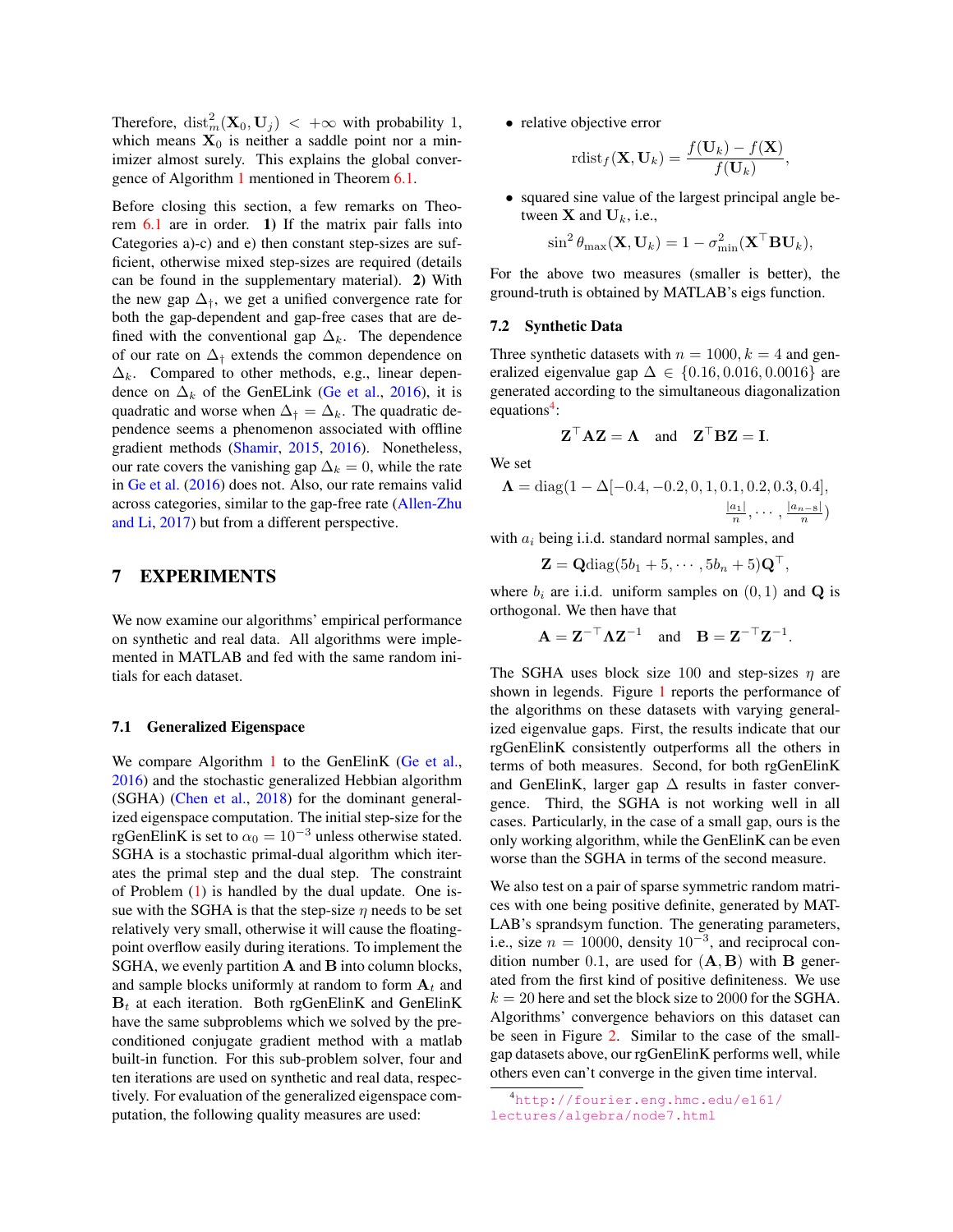

<span id="page-6-0"></span>Figure 1: Performance of generalized eigensolvers on synthetic data - part I.



<span id="page-6-1"></span>Figure 2: Performance of generalized eigensolvers on synthetic data - part II.

#### 7.3 Real Data

We turn to some challenging real data<sup>[5](#page-6-2)</sup>. Challenges spring from the clustered eigenvalues which often result in small relative generalized eigenvalue gaps. Statis-tics of the data are given in Table [1.](#page-6-3)  $k = 10$  is used and block sizes for the SGHA on the three datasets are 500, 2000, 4000, respectively. As shown in Figure [3,](#page-6-4) our rgGenElinK is a clear winner over others and advantages are more pronounced in terms of the second measure.

Last, we examine the sensitivity of rgGenElinK's two parameters on dataset "Lapla4": initial step-size  $\alpha_0$  and iteration number  $m$  of the least-squares solver. Figure [4](#page-6-5) shows the performance of the algorithm with fixed



<span id="page-6-4"></span>Figure 3: Performance of generalized eigensolvers on real data.



<span id="page-6-5"></span>Figure 4: Performance of the rgGenELinK with  $\alpha_0$  =  $10^{-3}$  and varying m.

 $\alpha_0 = 10^{-3}$  and varying m. We can see that if m is set to be too small, e.g.,  $m = 4$ , poor results are observed probably due to the challenges with the data, though it is often sufficient for the synthetic data. We thus increased  $m$  in previous experiments to secure more accurate Riemannian gradients for faster convergence. In practice, we might also dynamically increase  $m$  starting from a small number, until acceptable progress per iteration is observed.

Table 1: Summary of real data

<span id="page-6-3"></span>

| Matrix pair        | $\boldsymbol{n}$ | nnz(A) | nnz(B) |
|--------------------|------------------|--------|--------|
| Lapla3             | 5795             | 136565 | 141779 |
| Lapla4             | 10891            | 259425 | 269639 |
| Lapla <sub>5</sub> | 18903            | 455337 | 489875 |

<span id="page-6-2"></span><sup>5</sup>[http://faculty.smu.edu/yzhou/data/](http://faculty.smu.edu/yzhou/data/matrices.htm) [matrices.htm](http://faculty.smu.edu/yzhou/data/matrices.htm)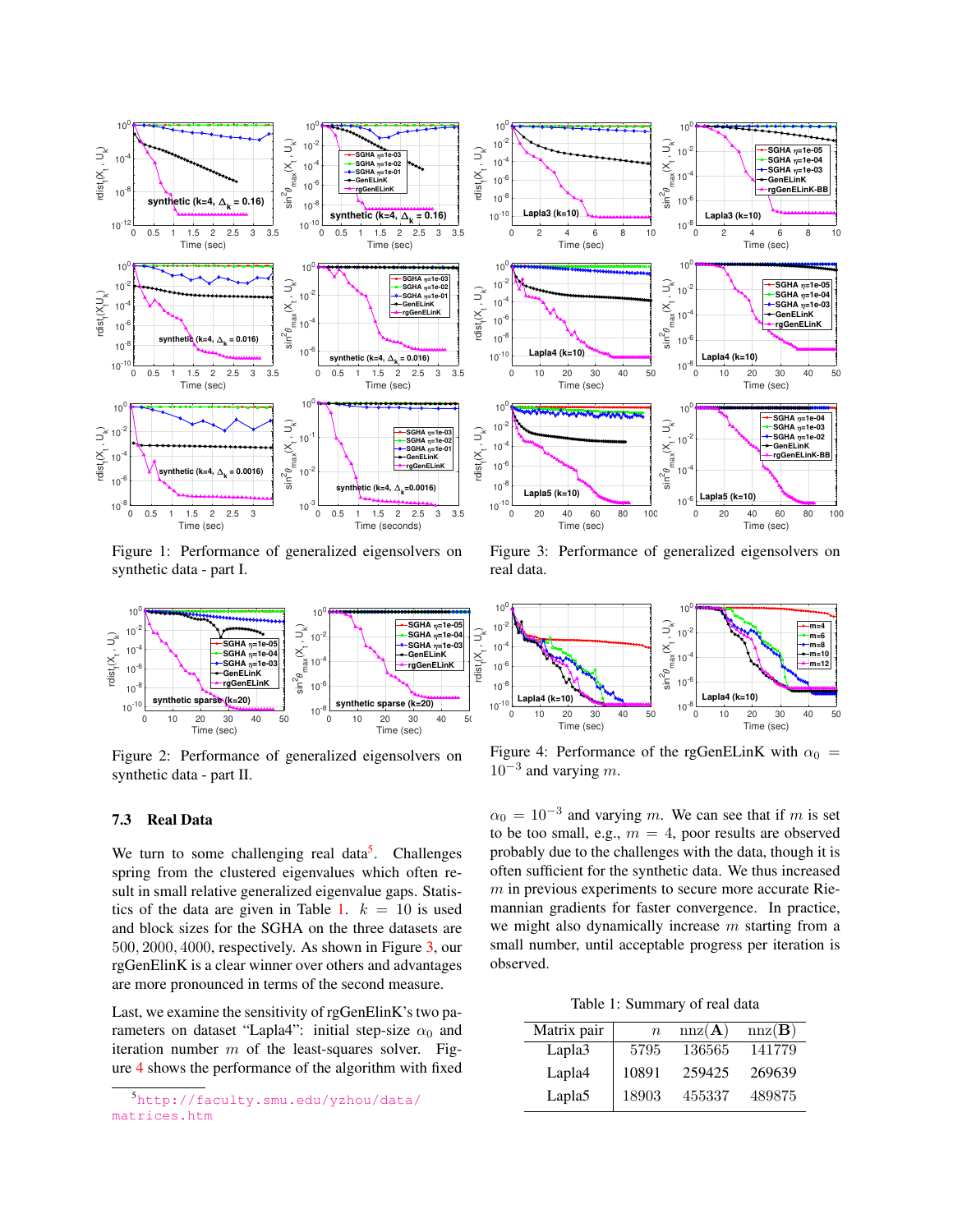

<span id="page-7-0"></span>Figure 5: Performance of the rgGenELinK with  $m = 10$ and varying  $\alpha_0$ .

On the other hand, we fix  $m = 10$  and test with varying  $\alpha_0$ . As is shown in Figure [5,](#page-7-0) Algorithm [1](#page-2-3) is fairly insensitive to the initial step-size. In addition to the automatic BB step-size, this further eases practitioners' concern about how to set the initial step-size, verifying the practical use of the proposed algorithm.

#### 7.4 Canonical Subspaces

We compare our rgCCALin to the CCALin [\(Ge et al.,](#page-8-6)  $2016$ ) and the S-AppGrad [\(Ma et al.,](#page-9-22) [2015\)](#page-9-22) for  $k$ -CCA. Note that the CCALin is an instance of the GenELinK for CCA, while the S-AppGrad is a scalable iterative algorithm for CCA with data sampling. Two separate subproblems in each iteration in terms of  $\Phi$  and  $\Psi$  for the rgCCALin and CCALin, which are equivalent to the original subproblem in terms of  $X$ , are solved by the stochastic variance reduced gradient method (SVRG). The SVRG runs four epochs with each running  $m = n$ iterations and the step-size  $\eta_x = \frac{1}{\max x}$  $\frac{1}{\max_i\|\widetilde{\mathbf{X}}_i\|_2^2}$  or  $\eta_y =$  $\mathbf{1}$  where  $\widetilde{\mathbf{Y}}$ , represents the *i* th columnary  $\frac{1}{\max_i \|\tilde{Y}_i\|_2^2}$ , where  $\mathbf{X}_i$  represents the *i*-th column of **X**. The initial step-size for the rgCCALin is set to  $\alpha_0$  = 10<sup>−</sup><sup>3</sup> . For the S-AppGrad, we use authors' implementation with batch size of 50 and tuned step-sizes.

For evaluation of the top- $k$  canonical subspace pair, the following four quality measures are used:

- PCC error =  $1 \frac{\text{TCC}(\mathbf{X}\boldsymbol{\Phi}_t, \mathbf{Y}\boldsymbol{\Psi}_t)}{\text{TCC}(\widetilde{\mathbf{X}}\mathbf{A} + \widetilde{\mathbf{X}}\mathbf{X}^{T})}$  $\frac{TCC(\mathbf{X}\mathbf{\Psi}_t, \mathbf{Y}\mathbf{\Psi}_t)}{TCC(\mathbf{\widetilde{X}}\mathbf{\Phi}^*, \mathbf{\widetilde{Y}}\mathbf{\Psi}^*)}$ , where the subtrahend is called the Proportion of Correlations Captured (PCC) defined via the Total Correlations Captured (TCC) [\(Ma et al.,](#page-9-22) [2015;](#page-9-22) [Ge et al.,](#page-8-6) [2016\)](#page-8-6), i.e., the sum of canonical correlations between two matrices;
- $\sin^2 \theta_{\text{max}}(\mathbf{X}_t, \mathbf{U}_k)$ , where

$$
\mathbf{X}_{t} = \frac{1}{\sqrt{2}} \begin{pmatrix} \mathbf{\Phi}_{t} \\ \mathbf{\Psi}_{t} \end{pmatrix} \text{ and } \mathbf{U}_{k} = \frac{1}{\sqrt{2}} \begin{pmatrix} \mathbf{\Phi}^{\star} \\ \mathbf{\Psi}^{\star} \end{pmatrix};
$$
  
•  $\sin^{2} \theta_{\text{max}}(\mathbf{\Phi}_{t}, \mathbf{\Phi}^{\star})$  and  $\sin^{2} \theta_{\text{max}}(\mathbf{\Psi}_{t}, \mathbf{\Psi}^{\star}).$ 

The ground truth  $(\Phi^*, \Psi^*)$  used above is based on  $(\mathbf{U}, \mathbf{V})$  which can be obtained by MATLAB's svds func-



<span id="page-7-2"></span>Figure 6: Performance of CCA solvers on real data.

<span id="page-7-1"></span>tion for evaluation purpose. Again, smaller is better for each measure above.

Table 2: Summary of the CCA Data.

| Data  | $d_{\tau}$ | $d_u$ | $n_{\rm}$ |
|-------|------------|-------|-----------|
| JW11  | 273        | 112   | 30000     |
| MNIST | 392        | 392   | 60000     |

We test the algorithms on two CCA datasets: JW11 [\(Westbury,](#page-9-23) [1994\)](#page-9-23) and MNIST [\(LeCun et al.,](#page-9-24) [1998\)](#page-9-24). The former is about acoustic and articulation measurements, while the latter consists of left and right halves of images. Their statistics are given in Table [2.](#page-7-1) We use  $r_x = r_y = 0.1$  for both datasets and set  $k = 10$ . The tuned step-sizes for the S-AppGrad are 5e−3 and 5e−4 for the data, respectively. The performance of the algorithms is shown in Figure [6,](#page-7-2) where the x-axis is the number of passes over data  $X$  and  $Y$ . We can see that the rgCCALin algorithm performs best in terms of all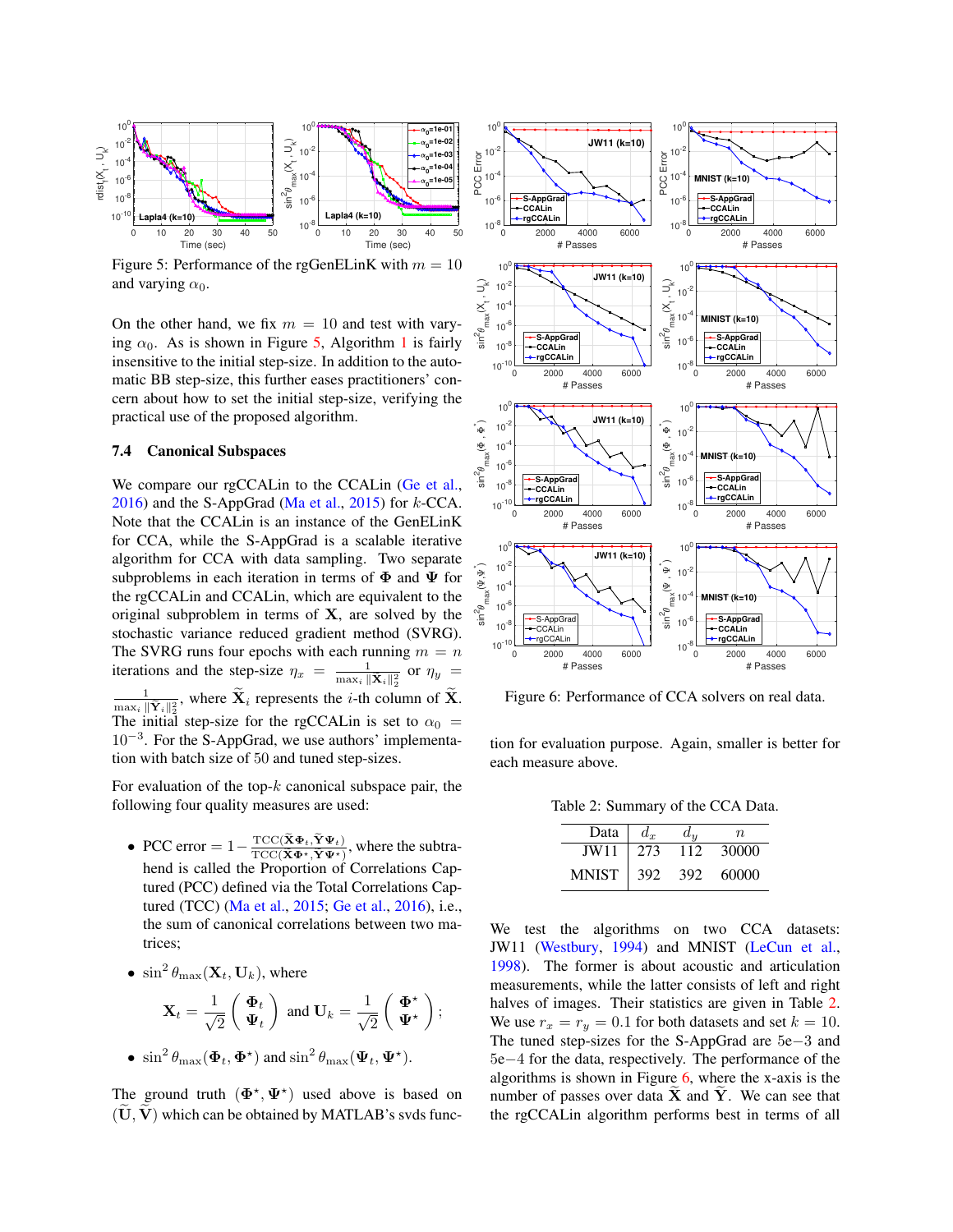the four measures. Contrastingly, the S-AppGrad fails to work. Note that even in the original paper on the S-AppGrad the PCC error converted from the PCC there is only in the order of  $10^{-1}$ . Similar to the SGHA, the S-AppGrad is hard to use probably due to the sampling.

## <span id="page-8-11"></span>8 CONCLUSION

We study the dominant generalized eigenspace computation. Despite a large body of previous research, practical algorithms are quite lacking. In this work, we propose a practical Riemannian algorithm. It is simply based on the first-order Riemannian optimization where the inexact Riemannian gradient is used with error controlled by a least-square solver. In the meantime, the second-order information is embedded into step-sizes for both acceleration and efficiency in practice. We also extend the algorithm to CCA for the computation of the dominant canonical subspaces. Interestingly, the resulting block CCA solver does not need to use a block size of double the desired number of components. In addition, we present a novel theoretical analysis which achieves a unified linear rate of convergence by identifying the structure of the solution space, defining the structure-aware potential function, and overcoming difficulties caused by distances between subspaces of different dimensions. We conduct an extensive experimental study for examining and comparing our algorithms with baseline algorithms on synthetic and real data. Experiments consistently show that our proposed algorithm performs quite well in terms of the well-known evaluation measures. The future directions along this work include distributed computation for better scalability, incorporating preconditioning techniques into both the main problem and subproblems for acceleration, as well as trying to theoretically understand the effect of the BB step-size scheme on the performance of the proposed algorithm.

## Acknowledgement

The authors sincerely thank the anonymous reviewers for their constructive comments.

## **References**

- <span id="page-8-10"></span>Pierre-Antoine Absil, Robert Mahony, and Rodolphe Sepulchre. *Optimization algorithms on matrix manifolds*. Princeton University Press, 2008.
- <span id="page-8-7"></span>Zeyuan Allen-Zhu and Yuanzhi Li. Doubly accelerated methods for faster CCA and generalized eigendecomposition. In *Proceedings of the 34th International Conference on Machine Learning (ICML)*, pages 98– 106, Sydney, Australia, 2017.
- <span id="page-8-14"></span>Akshay Balsubramani, Sanjoy Dasgupta, and Yoav Freund. The fast convergence of incremental PCA. In *Advances in Neural Information Processing Systems (NIPS)*, pages 3174–3182, Lake Tahoe, NV, 2013.
- <span id="page-8-13"></span>Jonathan Barzilai and Jonathan M. Borwein. Two-point step size gradient methods. *IMA Journal of Numerical Analysis*, 8:141–148, 01 1988.
- <span id="page-8-8"></span>Kush Bhatia, Aldo Pacchiano, Nicolas Flammarion, Peter L. Bartlett, and Michael I. Jordan. Gen-oja: Simple & efficient algorithm for streaming generalized eigenvector computation. In *Annual Conference on Neural Information Processing Systems (NeurIPS)*, pages 7016–7025, Montréal, Canada, 2018.
- <span id="page-8-4"></span>Kamalika Chaudhuri, Sham M. Kakade, Karen Livescu, and Karthik Sridharan. Multi-view clustering via canonical correlation analysis. In *Proceedings of the 26th Annual International Conference on Machine Learning (ICML)*, pages 129–136, Montreal, Canada, 2009.
- <span id="page-8-12"></span>Zhehui Chen, Xingguo Li, Lin F. Yang, Jarvis D. Haupt, and Tuo Zhao. On landscape of lagrangian functions and stochastic search for constrained nonconvex optimization. *CoRR*, abs/1806.05151, 2018.
- <span id="page-8-9"></span>Zhehui Chen, Xingguo Li, Lin Yang, Jarvis D. Haupt, and Tuo Zhao. On constrained nonconvex stochastic optimization: A case study for generalized eigenvalue decomposition. In *The 22nd International Conference on Artificial Intelligence and Statistics (AIS-TATS)*, pages 916–925, Naha, Okinawa, Japan, 2019.
- <span id="page-8-3"></span>R Dennis Cook and Liqiang Ni. Sufficient dimension reduction via inverse regression: A minimum discrepancy approach. *Journal of the American Statistical Association*, 100(470):410–428, 2005.
- <span id="page-8-5"></span>Paramveer Dhillon, Dean P Foster, and Lyle H. Ungar. Multi-view learning of word embeddings via cca. In *Advances in Neural Information Processing Systems (NIPS)*, pages 199–207, Granada, Spain, 2011.
- <span id="page-8-2"></span>Jose A. Diaz-Garcia. On generalized multivariate analysis of variance. *Brazilian Journal of Probability and Statistics*, 25(1):1–13, 2011.
- <span id="page-8-6"></span>Rong Ge, Chi Jin, Sham M. Kakade, Praneeth Netrapalli, and Aaron Sidford. Efficient algorithms for large-scale generalized eigenvector computation and canonical correlation analysis. In *Proceedings of the 33nd International Conference on Machine Learning (ICML)*, pages 2741–2750, New York, NY, 2016.
- <span id="page-8-0"></span>G.H. Golub and C.F. Van Loan. *Matrix Computations*. Johns Hopkins Studies in the Mathematical Sciences. Johns Hopkins University Press, 2013.
- <span id="page-8-1"></span>Mario R. Guarracino, Altannar Chinchuluun, and Panos M. Pardalos. Decision rules for efficient clas-